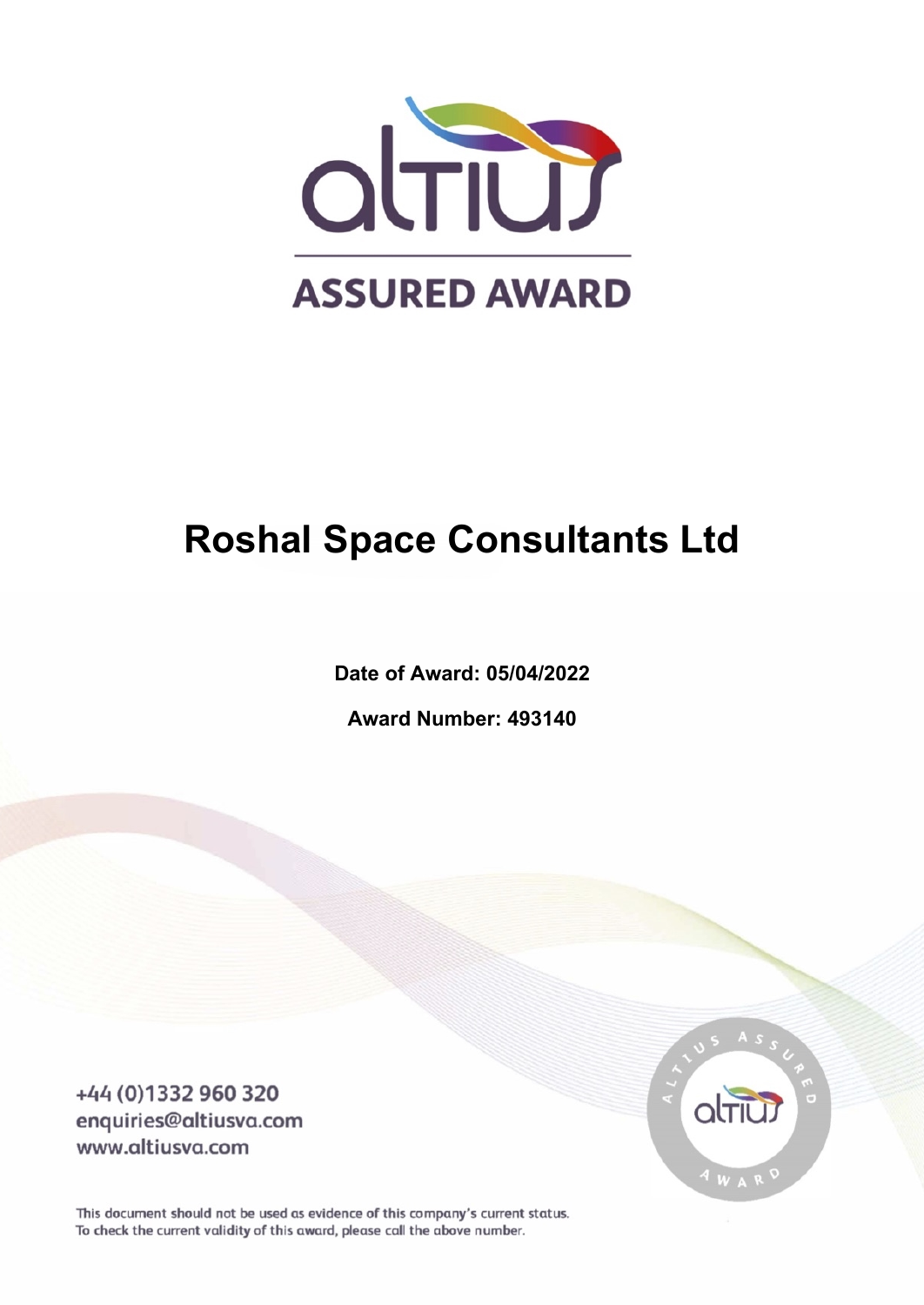#### **PSAs**

| <b>Product Services</b>                       | <b>Activities</b>                                                                                               |
|-----------------------------------------------|-----------------------------------------------------------------------------------------------------------------|
| Building repair, alteration and refurbishment | Design, Supply, Refurbish, Repair, Construct                                                                    |
| Ceilings                                      | Design, Supply, Install, Remove                                                                                 |
| <b>Chain Link Fencing</b>                     | Supply, Repair, Install, Remove                                                                                 |
| Doors (Buildings)                             | Supply, Repair, Install, Remove                                                                                 |
| Floors and flooring                           | Design, Supply, Repair, Maintain (Preventative), Construct, Install,<br>Remove, Maintain (Reactive)             |
| <b>General Building</b>                       | Construct, Demolish                                                                                             |
| Joinery, General                              | Supply                                                                                                          |
| Landscaping                                   | Supply, Maintain (Preventative), Maintain (Reactive)                                                            |
| Painting & Decorating (Interior)              | Supply                                                                                                          |
| Painting (Buildings)                          | Supply                                                                                                          |
| Partitions and Interior walls                 | Design, Supply, Repair, Construct, Demolish, Remove                                                             |
| Principal Contractor (CDM)                    | Supply                                                                                                          |
| Storage facilities and racking                | Design, Supply, Repair, Maintain (Preventative), Dispose Of,<br>Construct, Install, Remove, Maintain (Reactive) |
| Tiling (Floor & Wall)                         | Supply, Repair, Install, Remove                                                                                 |

### **Goals**

| <b>Goal Titles</b>                 | Compliant |
|------------------------------------|-----------|
| Aim Higher - Altius Assured Vendor |           |
| Altius CDM - Contractor            |           |
| Altius CDM - Designer              |           |
| Altius CDM - Principal Contractor  |           |
| 3 Retail                           |           |
| Howard De Walden                   |           |
| Toolstation                        |           |
| Airbus UK                          |           |
| Arcadia Group Limited              |           |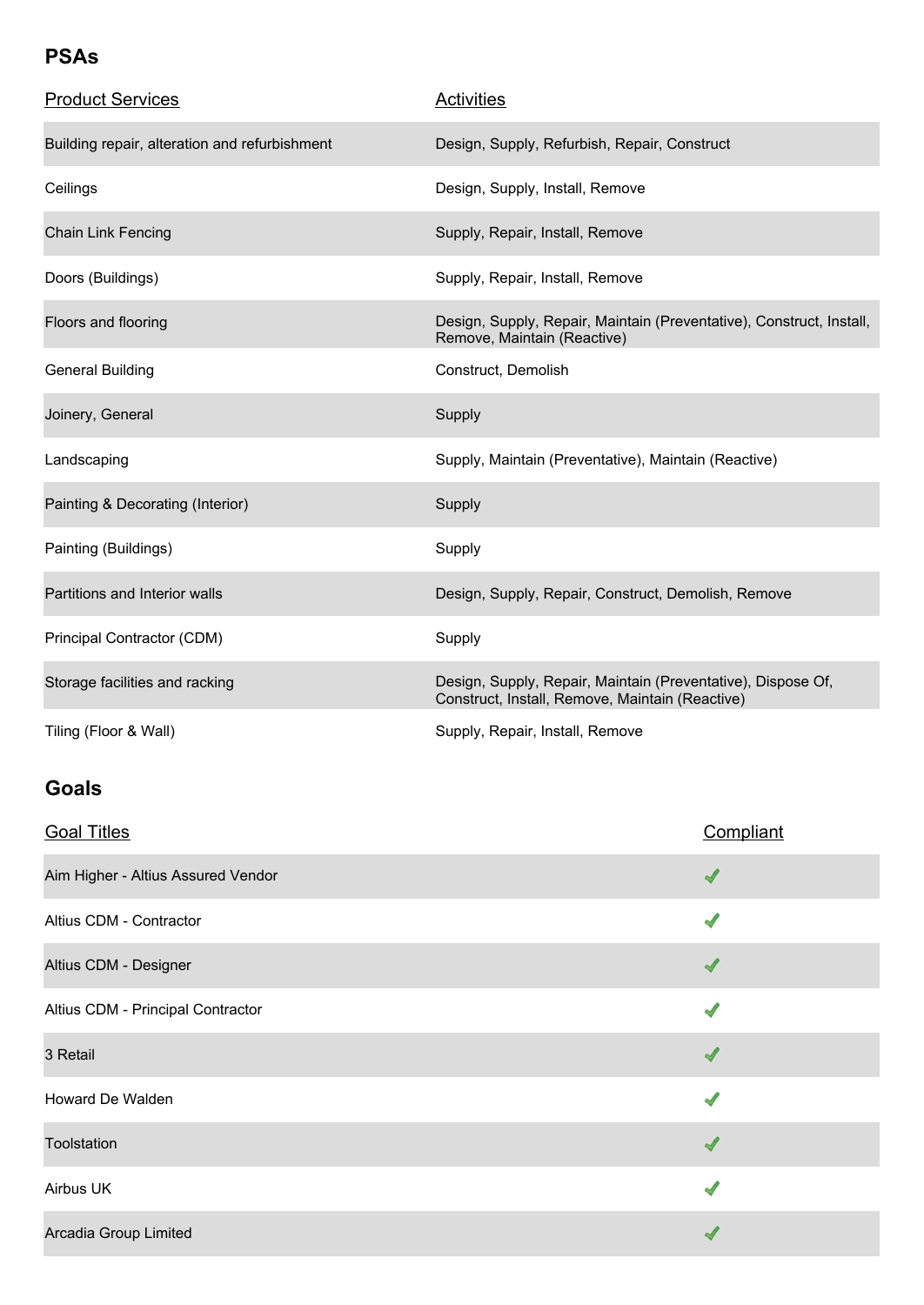## **Goals**

| <b>Goal Titles</b>                        | Compliant                |
|-------------------------------------------|--------------------------|
| B&Q plc                                   |                          |
| Bellrock Property & Facilities Management | √                        |
| Carpetright                               | J                        |
| Central England Co-operative              | ✔                        |
| Debenhams                                 | ✔                        |
| EAT                                       | ✔                        |
| <b>EPTA UK</b>                            | √                        |
| George Barker & Co                        | √                        |
| Hugo Boss                                 | √                        |
| Johnsons Cleaning                         | √                        |
| Maintenance Management Ltd (MML)          |                          |
| Morrisons Supermarkets                    | $\overline{\mathcal{A}}$ |
| <b>MRH Retail</b>                         |                          |
| <b>NCP</b>                                | ✔                        |
| Pizza Hut                                 | √                        |
| <b>Travis Perkins</b>                     | √                        |
| Roadchef                                  |                          |
| Savers Health & Beauty                    | ℐ                        |
| Servest Group                             |                          |
| Star Pubs & Bars                          | ✔                        |
| Superdrug                                 |                          |
| <b>OSS Managed Services</b>               |                          |
| <b>Tennals Group</b>                      | J                        |
| The Perfume Shop                          |                          |
| <b>Tragus</b>                             |                          |